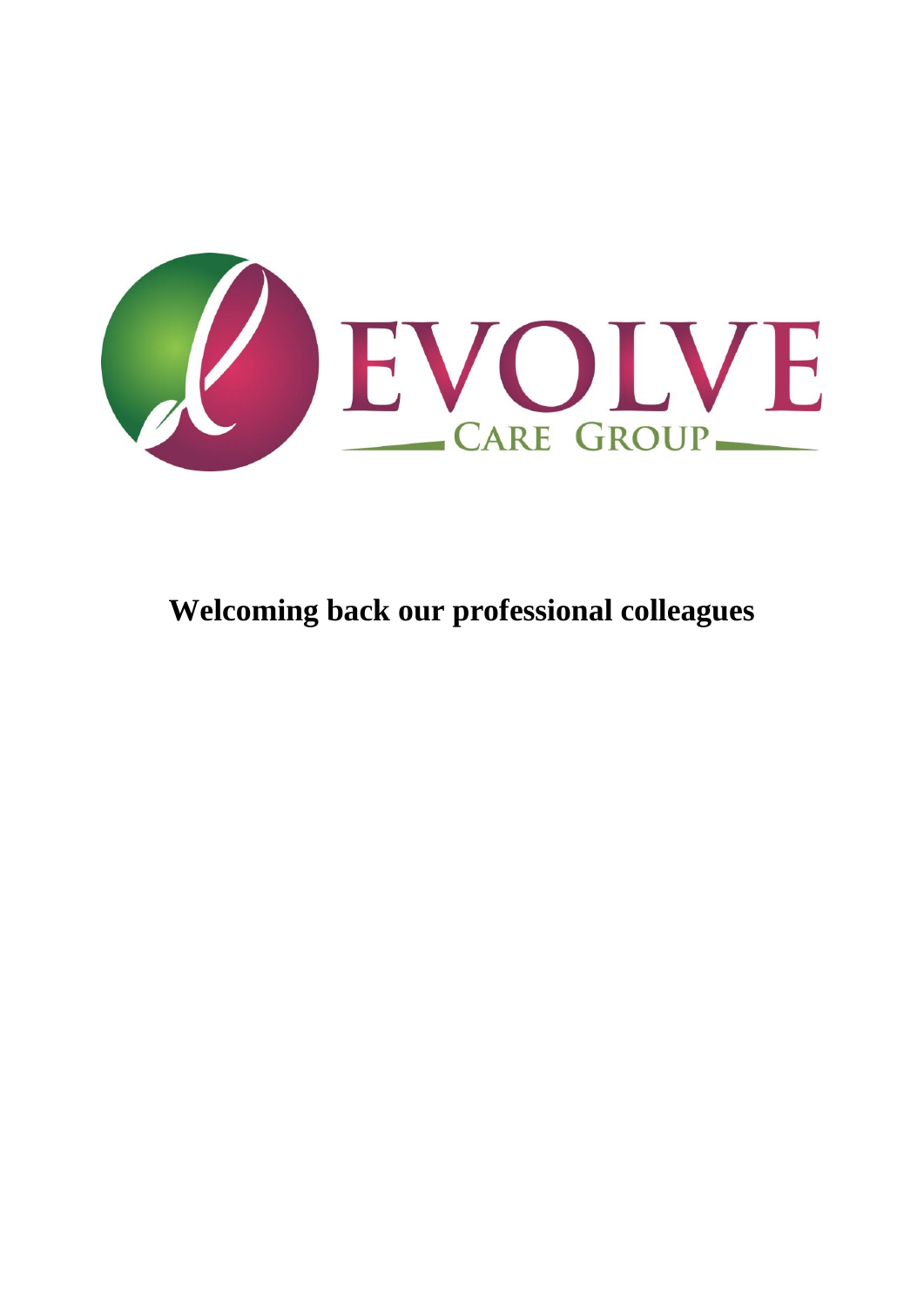# **Evolve Care Homes**

The on set of COVID has brought about a number of drastic changes into Health and Social Care that many of us have had to run with. One significant change was the restriction of visits into Care Homes.

As the coronavirus [COVID 19] started to spread in the UK we dramatically reduced external visits to the home. The primary reason for this was to reduce the risk of the virus being brought into the home and exposing vulnerable people to situations where transmission has the potential to be high and fatal.

There is overwhelming evidence correlating exposure to the virus, transmission, and the physical proximity to.

We would like to thank our colleagues from across all the disciplines and geographic areas of the county who have engaged with us to continue to support Evolve homes remotely. For many this has required working outside of their comfort zones and we would like to express our appreciation.

The trial MDT in the North of the County with Heanton Nursing Home, COC, DCC, DPT, and CCG has been very successful and has demonstrated how much we really can achieve remotely together.

The only visits that have been supported since March 18<sup>th</sup> are emergency professional visits, where a family member has required immediate medical treatment

This decision was made as part of the overall Group Infection Prevention Strategy (Covid 19). The Evolve Covid documents are available online at [www.evolvecaregroup.com/covidsupport](http://www.evolvecaregroup.com/covidsupport)

A number of different risks were taken into account when created a balanced strategy for the Company and each Nursing Home to follow

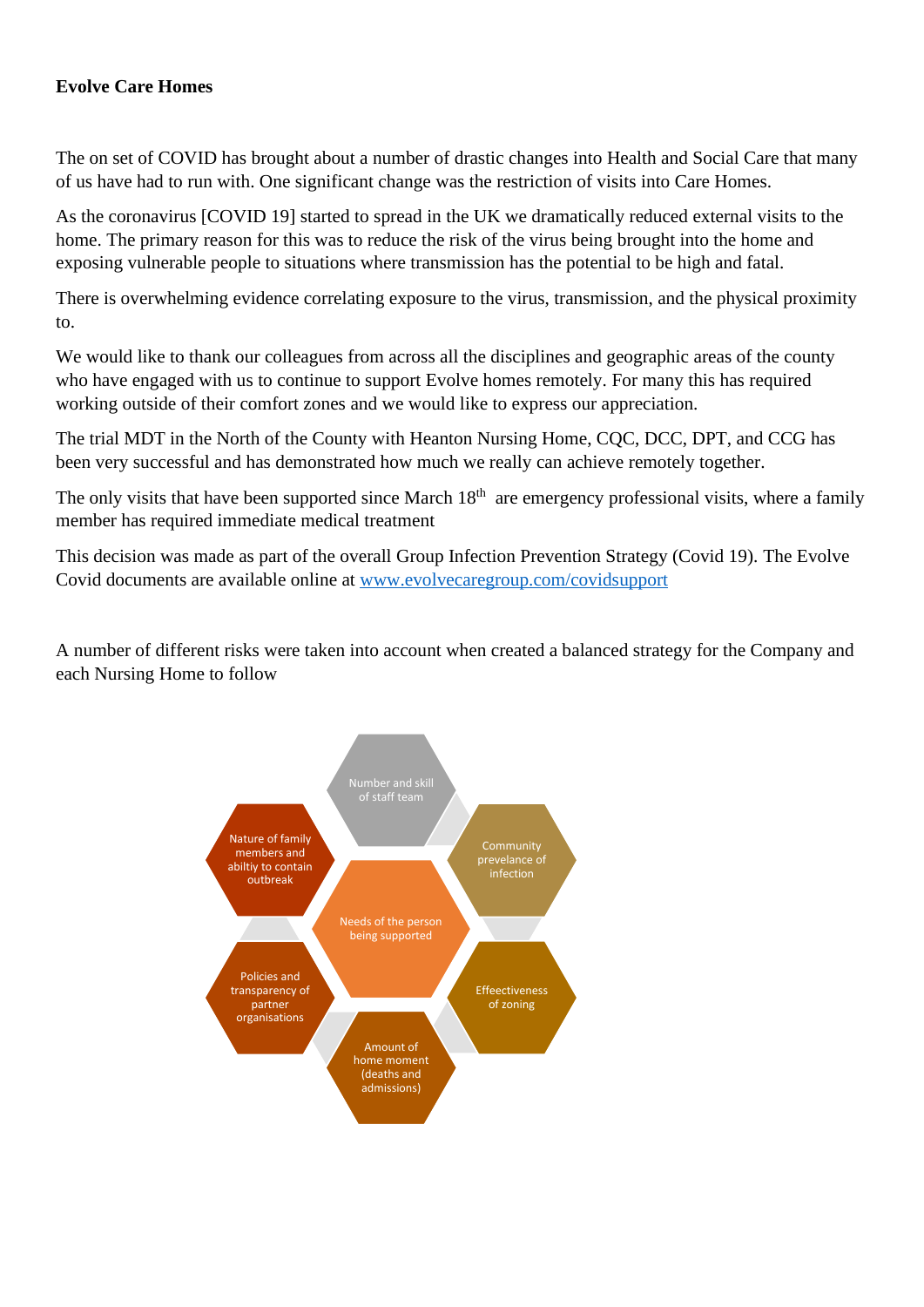# **COVID 19 Visiting Health Professionals**

We recognise that the professionals that work with our sector are seeking to provide support and so this document has been produced in order to be able to develop a process that recognises everyone's needs and anxieties and hopefully suggests a compromise

We have a duty of care to look carefully at the type of professional visits the home may require, developing a risk assessment based on several identified variables to aim to ensure the opportunity for the virus to enter the homes is reduced as far as possible.

# **Principle 1**

We will always attempt to complete all interactions using phone, email, and teams before arranging a face to face visit for non urgent interactions.

We have found that there is a huge amount that can be achieved in this manner albeit it may require some lateral thinking and perseverance.

In order to facilitate this we have made arrangements for a computer with a Microsoft Teams account to be available at each home.

We have created a process for notes to be made available from our system via secure pdf to support good communication

We have purchased mobile tablets for each house in order that a skype call can be made from any lounge or bedroom.

We are in the process of upskilling our House Leadership in order that they have confidence to interact with a range of professionals so professionals are not limited to the nurse in charge. We have used the SBAR to good effect for this purpose

When the booking system is used we are more often than not able to make a dedicated member of staff free for pre organised meetings

Where the interaction is not successful over a call of some sort and the interaction is considered essential for the person requiring the support, then a visit is to be considered.

Professionals should be aware that all Evolve homes operate in a significant different manner than they did before March.

All Evolve homes operate a zoned policy meaning that the building does not operate in one. Each House operates as an independent zone and there is no movement of people between zones. The full detail of this can be found in the active policy at [www.evolvecaregroup.com/covidsupport.](http://www.evolvecaregroup.com/covidsupport)

It is important that that anyone seeking to enter a zone is familiar with the policy in place to avoid breaches of this policy by omission

The overall infection control strategy is set along the following guiding principles

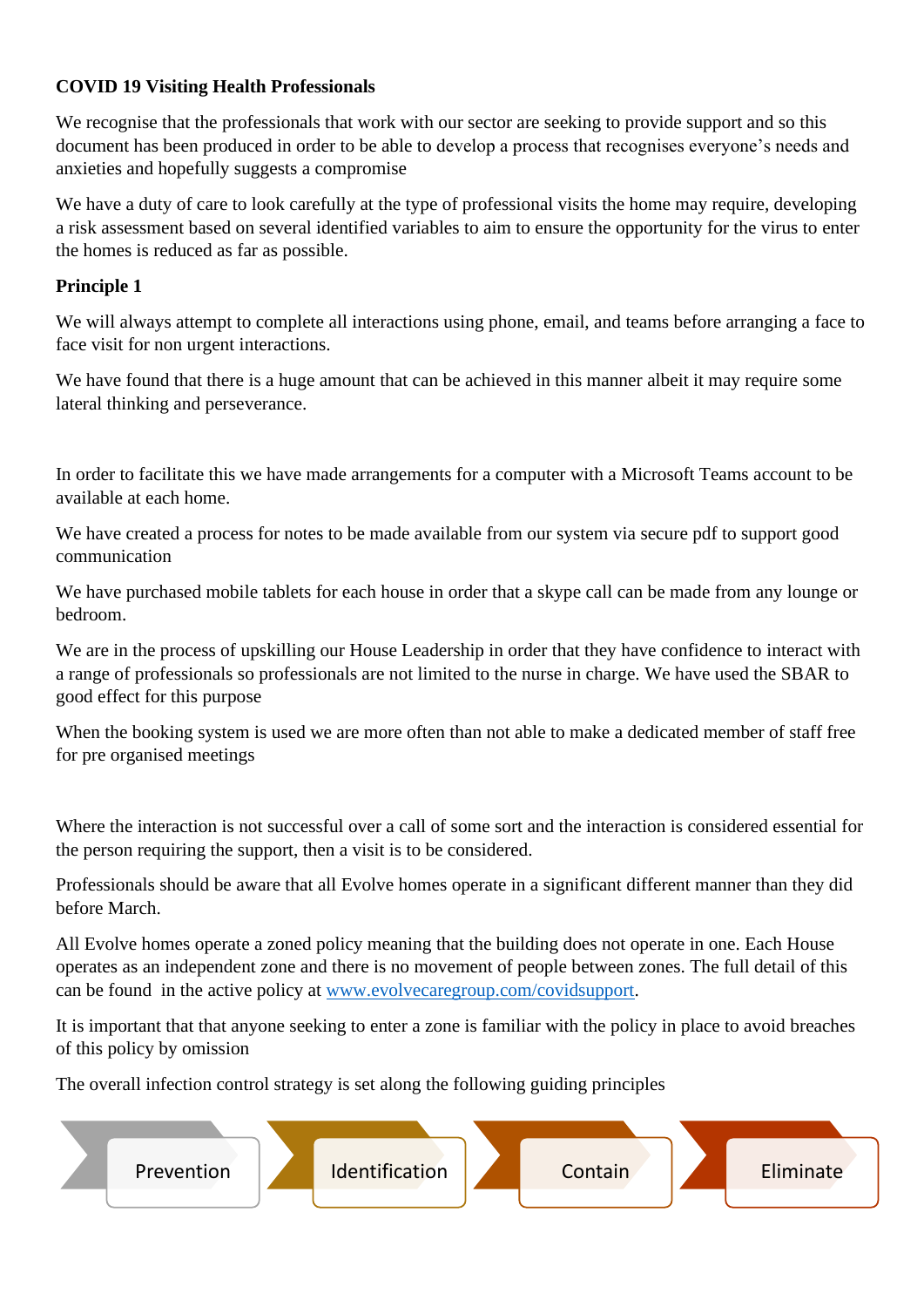Despite PPE being used during the pandemic and this playing a critical role in slowing and preventing the spread of the disease, it is not enough to only consider the use of PPE. A wider view of risk must be taken.

With a risk of this magnitude of potential impact only the most robust prevention strategies could have been engaged.

The dynamic risk assessment that we must complete together in order that professionals are able to provide vital input and the home is able to maintain physical safety, can only be effectively completed with a significant information flow.

The unknown is the concern that therefore we must seek to make the unknown known.



**The risks posed by outside professionals visiting the care home are high and the table on page 2 gives a visual representation of the risks of Visiting Professionals based on their occupation present.** 

**Therefore, all factors must be carefully considered when agreeing to external professional visits**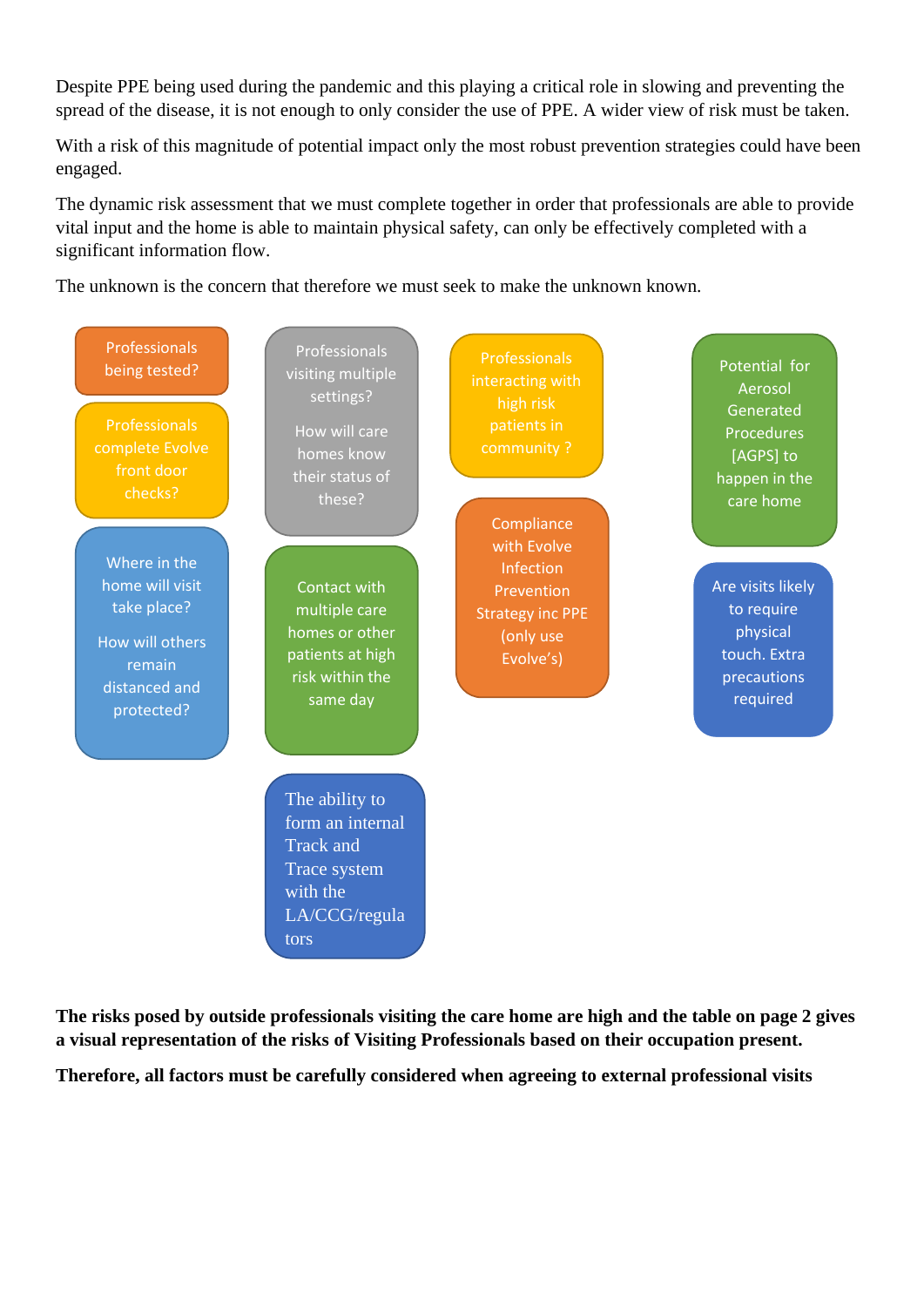**Different occupations that make up the care home community and identified risk factors** 

| <b>Occupation</b>                                                 | <b>Visit likely to</b><br><b>Involve Direct</b><br><b>Contact with a</b><br>family member | <b>Visit likely to</b><br>involve<br>physical<br>touch | <b>Face to face</b><br>communication<br>required                | Visits can only be<br>observational | <b>Potential for Aerosol</b><br><b>Generated Procedures</b><br>[AGPS] to happen in the<br>care home | <b>Contact with</b><br>multiple care<br>homes or other<br>patients in high risk |
|-------------------------------------------------------------------|-------------------------------------------------------------------------------------------|--------------------------------------------------------|-----------------------------------------------------------------|-------------------------------------|-----------------------------------------------------------------------------------------------------|---------------------------------------------------------------------------------|
|                                                                   | <b>Iless than 1</b><br>metre]                                                             |                                                        |                                                                 |                                     |                                                                                                     | areas in the same<br>day                                                        |
| <b>General Practitioner</b><br>[GP]                               | Yes                                                                                       | Yes                                                    | Potentially<br>possible to work<br>at the side of the<br>person | Possibility                         | Potential if examination or<br>therapy is likely to induce<br>coughing or sputum<br>production      | <b>Highly likely</b>                                                            |
| <b>District Nurse [DN]</b><br>(non essential in<br>nursing homes) | Yes                                                                                       | Yes                                                    | Potentially<br>possible to work<br>at the side of the<br>person | No                                  | Unlikely                                                                                            | Highly likely                                                                   |
| <b>Occupational</b><br><b>Therapist [OT]</b>                      | Yes                                                                                       | Yes                                                    | Potentially<br>possible to work<br>at the side of the<br>person | Dependent on<br>reason for visit    | N <sub>o</sub>                                                                                      | Highly likely, risk<br>increases if working<br>in a hospital setting            |
| <b>Physiotherapist</b>                                            | Yes                                                                                       | Yes                                                    | Potentially<br>possible to work<br>at the side of the<br>person | Dependent on<br>reason for visit    | Potential if examination or<br>therapy is likely to induce<br>coughing or sputum<br>production      | Highly likely, risk<br>increases if working<br>in a hospital setting            |
| <b>Speech and Language</b><br><b>Therapist [SALT]</b>             | Yes                                                                                       | Yes                                                    | Yes                                                             | N <sub>o</sub>                      | Potentially if the assessment<br>results in coughing and<br>sputum production                       | Highly likely, risk<br>increases if working<br>in a hospital setting            |
| <b>Social Worker</b>                                              | No                                                                                        | N <sub>o</sub>                                         | N <sub>o</sub>                                                  | Yes                                 | N <sub>o</sub>                                                                                      | Likely                                                                          |
| <b>Mental Health Nurse</b>                                        | No                                                                                        | No                                                     | N <sub>o</sub>                                                  | Yes                                 | N <sub>o</sub>                                                                                      | Likely                                                                          |
| <b>CQC/CIW Inspector</b>                                          | No                                                                                        | N <sub>o</sub>                                         | N <sub>o</sub>                                                  | Yes                                 | N <sub>o</sub>                                                                                      | Unlikely                                                                        |
| <b>Chiropodist/podiatrist</b>                                     | Yes                                                                                       | Yes                                                    | Yes                                                             | N <sub>o</sub>                      | N <sub>o</sub>                                                                                      | Likely                                                                          |
| <b>Optician</b>                                                   | Yes                                                                                       | Yes                                                    | Yes                                                             | N <sub>o</sub>                      | N <sub>o</sub>                                                                                      | Likely                                                                          |
| <b>Dentist</b>                                                    | Yes                                                                                       | Yes                                                    | Yes                                                             | N <sub>o</sub>                      | Potentially if the dental work<br>results in coughing and<br>sputum production                      | Highly likely                                                                   |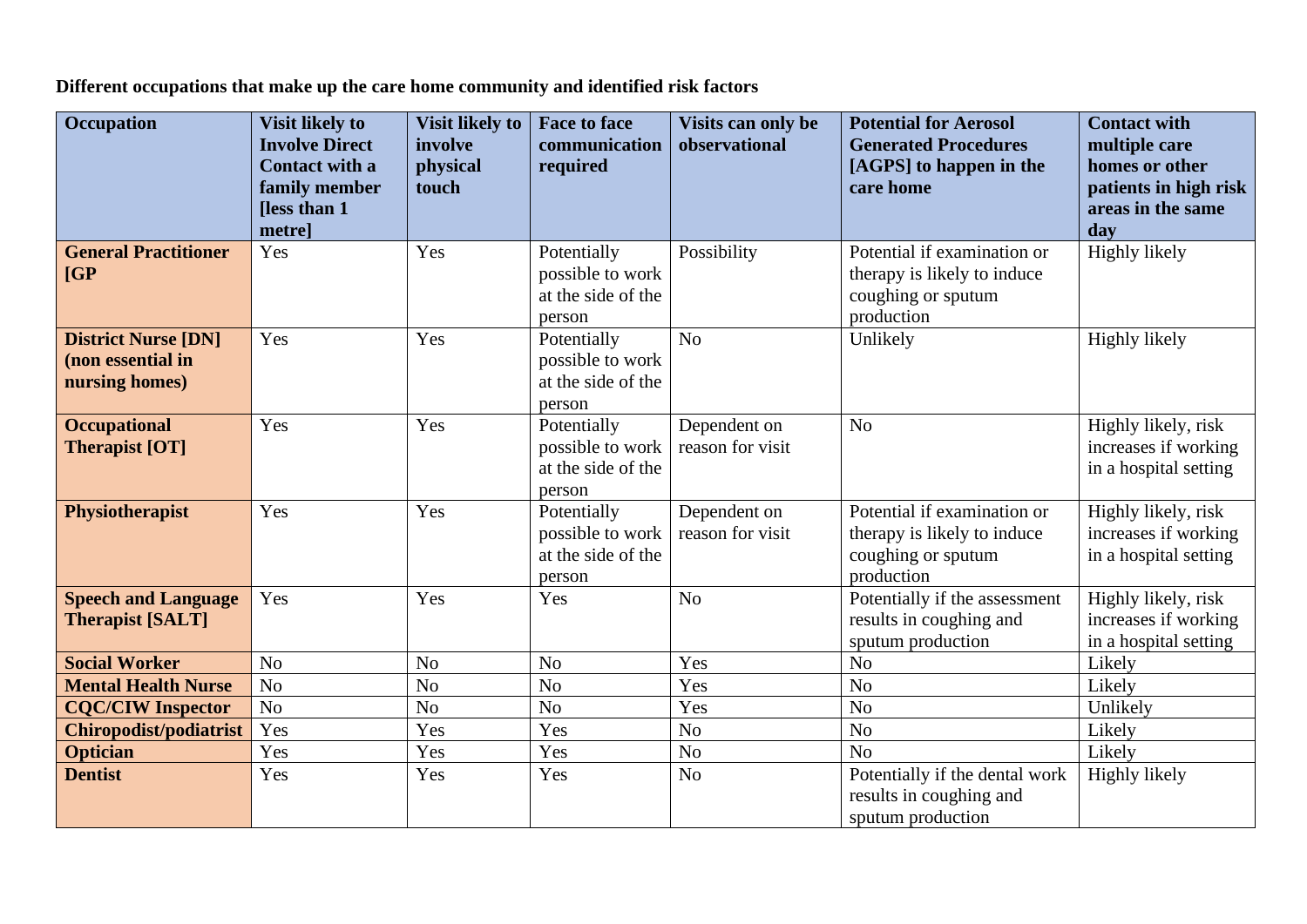

# **A Professional COVID Secure Bubble**

To reduce the risks that all care homes are exposed to, the opportunity to create a professional bubble would be welcomed.

### **The creation of a Professional COVID Secure Bubble would mean:**

- 1. Each home has named Professional Practitioners this will reduce the likelihood of transmission between services as the named Professional Practitioners cover an identified number of homes
- 2. The honesty and transparency of the homes in this Professional COVID Secure Bubble should mean there can be an open line of communication and sharing of test results of family members, team members and visiting professionals
- 3. The ongoing monitoiring of visited locations would mean that in the event of a positive test being identified in any party, planned visiting professional visits would be stood down immediately. A full analysis of the situation and presenting risks would then be completed. This would form a significant part of the ongoing track and trace work required as part of the lines of defence against this virus
- 4. The use of video calls will become more effective as relationships will be built quicker owing to consistency of professionals between homes
- 5. The sharing of notes and information will become more effective as the knowledge of the service by the professionals in the COVID Secure Professional Bubble will be greater
- 6. Visits can be planned, and liaison for visiting, including agreed time on site, can be between the Home Manager and the identified professional within the bubble on the agreed days
- 7. The home will be able to ensure that a known dedicated team member is available to meet and greet professionals and complete all front door checks
- 8. The working Infection Control Practices of each home will be understood, a higher rate of compliance achieved and there will be less confusion and time wasted when preparing for the visit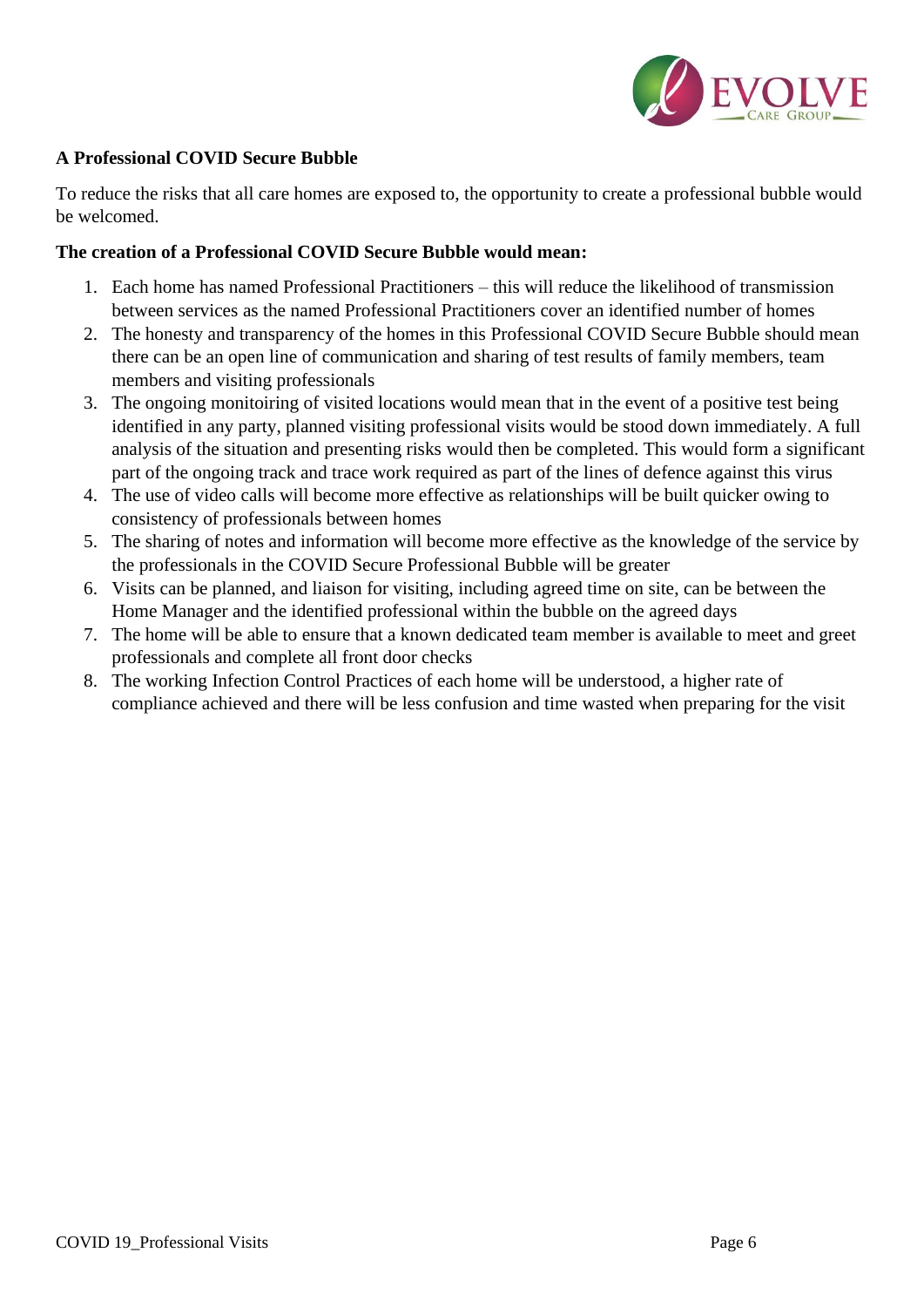

### **Processes for Accepting a Planned Professional Visit**

In the absence of a Professional COVID Secure Bubble and in preparation for a second wave of infections the following processes have been outlined by the home to reduce the risk of transmission of COVID 19

#### **Outline of Procedures before the Planned Visit**

- 1. On site visits will only be explored once a virtual meeting has taken place or the concept explored and mutually agreed that a virtual meeting is not going to achieve the desired outcome
- 2. On site visits that are not an emergency will be planned and agreed with the home manager
- 3. On site visits will require the visiting professional to have complete background work around the family member prior to the visit reducing the time on site. Information can be shared securely upon written request
- 4. The number of professional visitors will be limited to one person from each department where there is a possibility that one professional can completed the work for two people this is politely requested
- 5. An agreed plan of work before arrival will be agreed
- 6. Completion of forms at the end of this pack
- 7. An agreed time on site will be arrange prior to the visit
- 8. Coats, excess clothing will not be allowed in the home
- 9. Bags will not be excepted unless they carry equipment required for the visit
- 10. Note pad and pen are excepted
- 11. Upon arrival the visiting health care professional will be required to complete all the outlined front door checks
- 12. If there any concerns re the status of the home or the person, they are visiting then the visit will be cancelled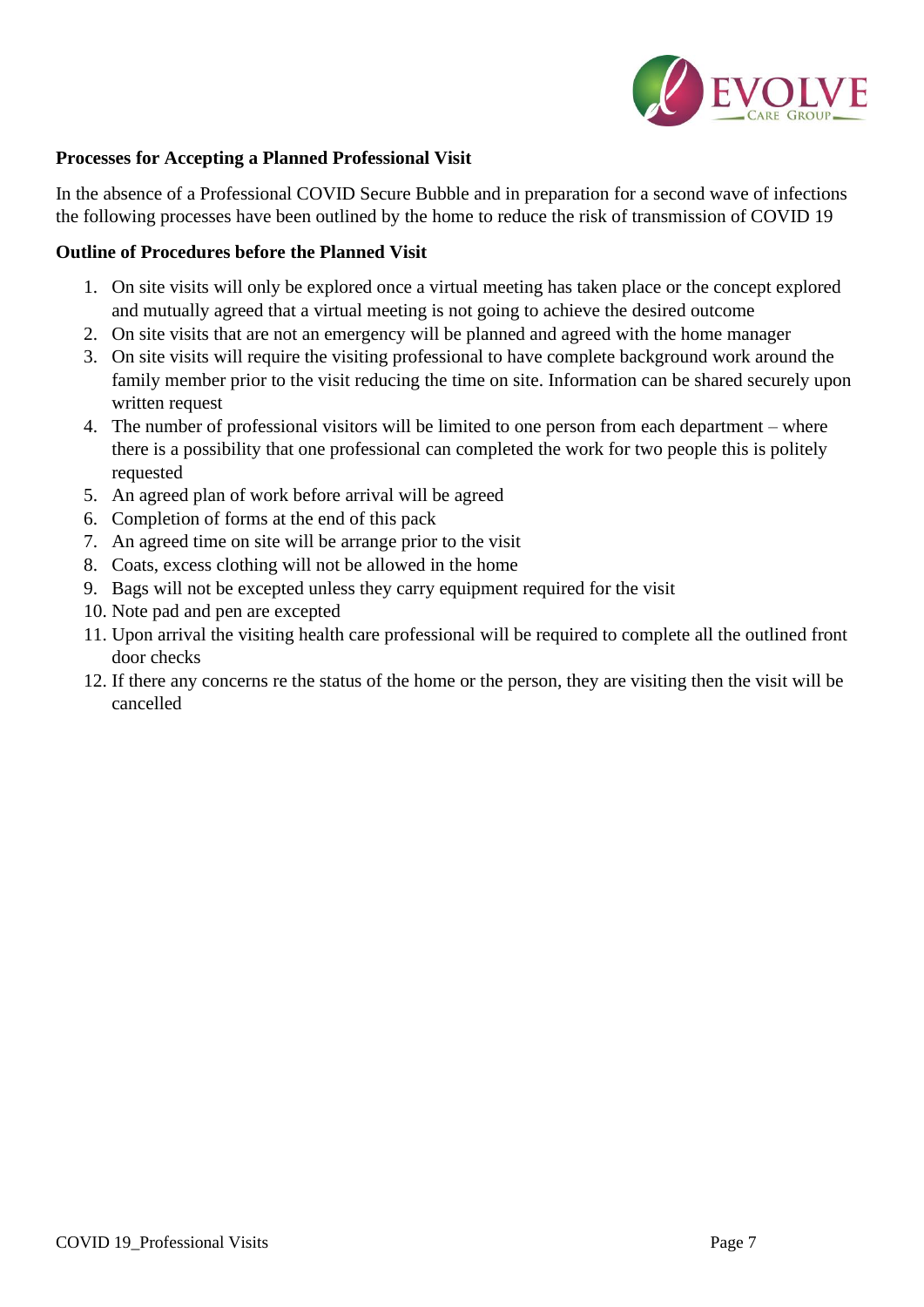

### **Outline of Procedures Upon Arrival**

- 1) The Visiting Professionals book is to be completed
- 2) Face mask applied\*
- 3) Disinfection mat to be used prior to entering the building
- 4) Hands washed for a minimum of twenty [20] seconds
- 5) Pen to be wiped down hand sanitiser
- 6) Temperature taken and recorded. A temperature of 37.5 or above will result in entry being refused
- 7) Hairnet applied [COVID 19 lives on hair for up to 24 hours]
- 8) Overgrown applied
- 9) Gloves worn\*
- 10) Apron over the over gown to be worn\*
- 11) Track and Trace document in the visitor book to be completed\*
- 12) If an agreed alternative entrance has been agreed upon completion of the visitor booklet the visiting professional will be taken to the agreed entrance
- 13) The visiting professional will be taken to the agreed location in the home and supported to leave the home when the visit has finished. The visiting professional will not be permitted to touch door handles or surfaces
- 14) If there is any risk that the visit will result in an AGP being performed, then visits will only be permitted in the person's bedroom. A face visor will be issued if this is a possibility

\*Please note we do not accept PPE being worn by any visiting professional as we have no knowledge as to where the PPE has come from

\* Please note if the information cannot be completed or concerns in the track and trace section of the Visitors booklet then entry will be refused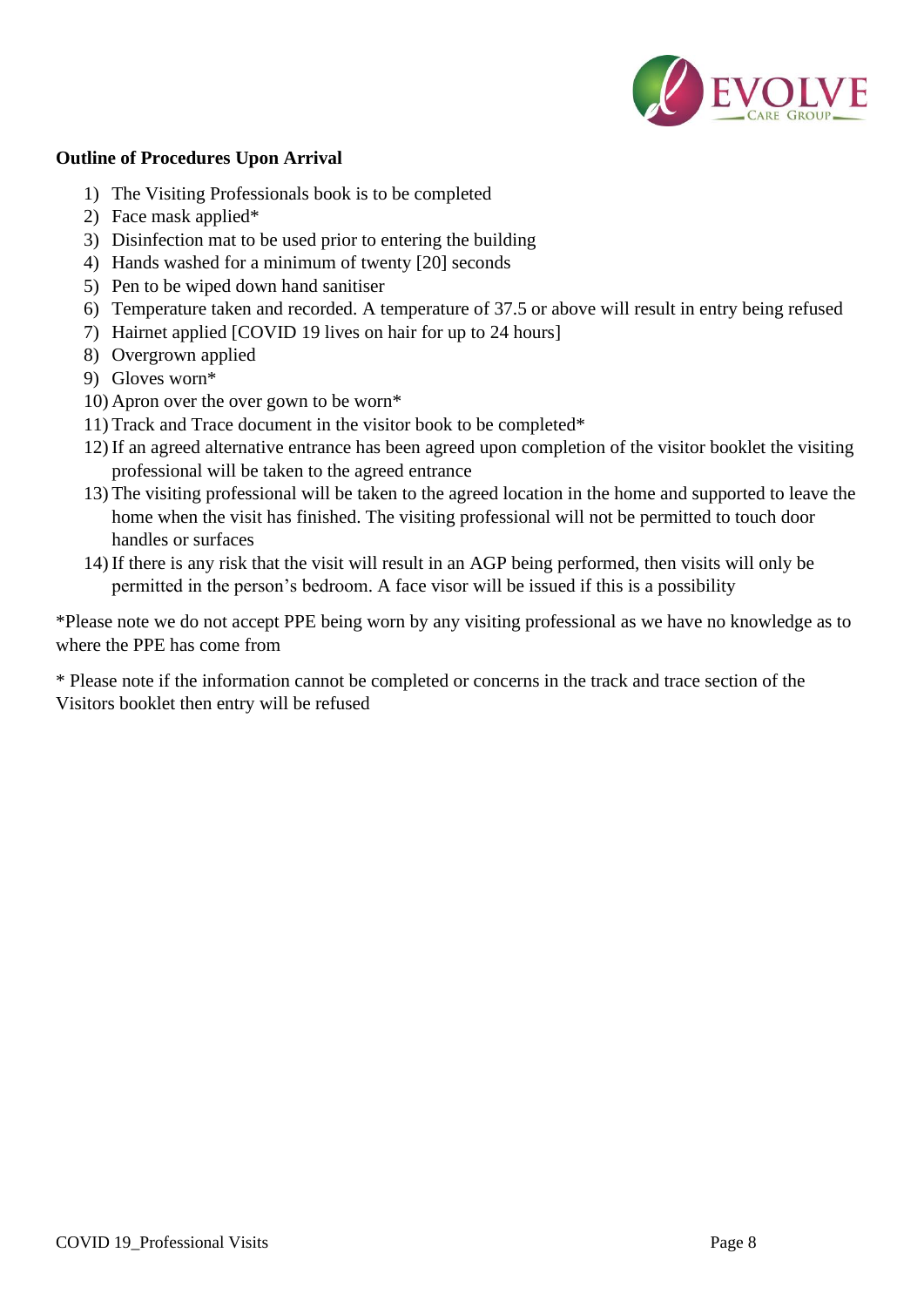

### **Professional Visitors Information – all 3 pages are to be completed in full on each visit**

The completed information is to be uploaded and saved in the correspondence file on SharePoint for the family member they are visiting

The following steps are to be completed in full before entering any conversations around symptoms/ contacts to ensure all parties are protected as far as possible. Ensure that a 2metre distance is maintained whilst the visiting professional is completing the required infection control measures to reduce the risk of potential transmission

This form needs to be completed in full and signed by the Visiting Professional.

A copy of the information can be photocopied, and a copy given

| Home                                                                 |                                                                     | <b>House</b>                   |                       |  |
|----------------------------------------------------------------------|---------------------------------------------------------------------|--------------------------------|-----------------------|--|
| <b>Visiting Professional</b>                                         |                                                                     | <b>Name of Family Member</b>   |                       |  |
|                                                                      |                                                                     |                                |                       |  |
| <b>Date</b>                                                          |                                                                     | <b>Time</b>                    |                       |  |
| <b>Temperature Reading</b>                                           |                                                                     | <b>Temperature recorded to</b> | Yes / No              |  |
|                                                                      |                                                                     | be the safe zone, under        |                       |  |
|                                                                      |                                                                     | 37.5 C                         | Circle as appropriate |  |
| Please sign to say the following have been completed                 | Signed by the member<br>of staff supporting the<br>visit            |                                |                       |  |
| 1)                                                                   | Mask given prior to entering through the front door                 |                                |                       |  |
| Mask applied and worn appropriately (hence no food or drink)<br>2)   |                                                                     |                                |                       |  |
| Disinfection mat used upon entrance<br>3)                            |                                                                     |                                |                       |  |
| No coats, excess clothing or bags bought into the home<br>4)         |                                                                     |                                |                       |  |
| Handwashing completed for a minimum of 20 seconds<br>5)              |                                                                     |                                |                       |  |
| Glow machine used; no signs of bacteria identified<br>6)             |                                                                     |                                |                       |  |
| Hand sanitiser used on hands, lower arms, and elbows [and pen]<br>7) |                                                                     |                                |                       |  |
| 9) Hairnet applied                                                   | 8)<br>Over robe taken from the hooks and worn correctly             |                                |                       |  |
|                                                                      | 10) The parameters of the visit are confirmed [please detail below] |                                |                       |  |
|                                                                      |                                                                     |                                |                       |  |
|                                                                      |                                                                     |                                |                       |  |
|                                                                      |                                                                     |                                |                       |  |
|                                                                      |                                                                     |                                |                       |  |
|                                                                      |                                                                     |                                |                       |  |
|                                                                      |                                                                     |                                |                       |  |
|                                                                      |                                                                     |                                |                       |  |
|                                                                      |                                                                     |                                |                       |  |
|                                                                      |                                                                     |                                |                       |  |
|                                                                      |                                                                     |                                |                       |  |
|                                                                      |                                                                     |                                |                       |  |
|                                                                      |                                                                     |                                |                       |  |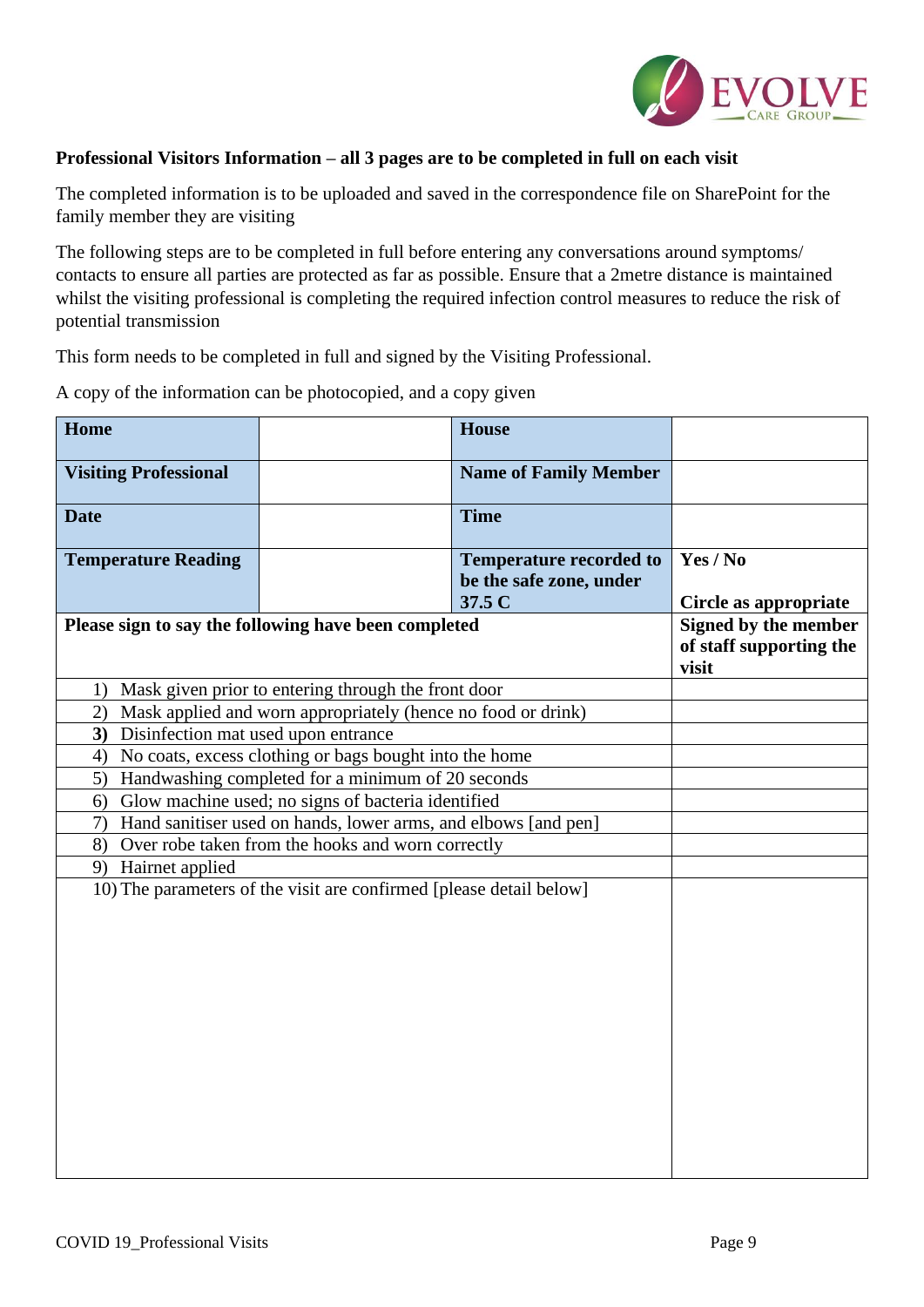

| Home                                                                                                                                            |                                                                                                                                  | <b>House</b>                                                                   |                       |  |  |
|-------------------------------------------------------------------------------------------------------------------------------------------------|----------------------------------------------------------------------------------------------------------------------------------|--------------------------------------------------------------------------------|-----------------------|--|--|
| <b>Visiting Professional</b>                                                                                                                    |                                                                                                                                  | <b>Name of Family Member</b>                                                   |                       |  |  |
|                                                                                                                                                 |                                                                                                                                  |                                                                                |                       |  |  |
| <b>Date</b>                                                                                                                                     |                                                                                                                                  | <b>Time</b>                                                                    |                       |  |  |
| <b>Temperature Reading</b>                                                                                                                      |                                                                                                                                  | <b>Temperature recorded to</b>                                                 | Yes / No              |  |  |
|                                                                                                                                                 |                                                                                                                                  | be the safe zone, under<br>37.5 C                                              | Circle as appropriate |  |  |
| Please sign to say the following have been completed                                                                                            |                                                                                                                                  |                                                                                | Signed by the member  |  |  |
|                                                                                                                                                 | of staff supporting the<br>visit                                                                                                 |                                                                                |                       |  |  |
|                                                                                                                                                 |                                                                                                                                  | 11) If an AGP is expected to occur during the visit, then a face visor must be |                       |  |  |
|                                                                                                                                                 |                                                                                                                                  | issued to the professional. If a team member is going to be present when       |                       |  |  |
|                                                                                                                                                 | this occurs, they must also wear the following protective items                                                                  |                                                                                |                       |  |  |
| Overgown<br>➤                                                                                                                                   |                                                                                                                                  |                                                                                |                       |  |  |
| Hairnet                                                                                                                                         |                                                                                                                                  |                                                                                |                       |  |  |
| Face Visor                                                                                                                                      |                                                                                                                                  |                                                                                |                       |  |  |
|                                                                                                                                                 | Apron<br>➤                                                                                                                       |                                                                                |                       |  |  |
|                                                                                                                                                 | Gloves                                                                                                                           |                                                                                |                       |  |  |
| Aprons and gloves will be changed upon the AGP being completed and                                                                              |                                                                                                                                  |                                                                                |                       |  |  |
| new PPE donned                                                                                                                                  |                                                                                                                                  |                                                                                |                       |  |  |
|                                                                                                                                                 | 12) You have talked the Visiting Professional through the following                                                              |                                                                                |                       |  |  |
|                                                                                                                                                 | information and requirements whilst in the home                                                                                  |                                                                                |                       |  |  |
|                                                                                                                                                 | $\triangleright$ The face mask must always be worn (hence no food or drink)                                                      |                                                                                |                       |  |  |
| ➤                                                                                                                                               |                                                                                                                                  | The nurse call bell is to be used to contact a member of the team if the       |                       |  |  |
|                                                                                                                                                 |                                                                                                                                  | visit is one on one. The Visiting Professional cannot leave the room to        |                       |  |  |
|                                                                                                                                                 | find a member of staff. Please advise to use the emergency button                                                                |                                                                                |                       |  |  |
| when calling for a member of staff                                                                                                              |                                                                                                                                  |                                                                                |                       |  |  |
| The over robe must always be worn and tied<br>➤<br>$\triangleright$ If they require the use of a bathroom then the nearest facilities are to be |                                                                                                                                  |                                                                                |                       |  |  |
| identified                                                                                                                                      |                                                                                                                                  |                                                                                |                       |  |  |
| When the planned visit is over a member of the team will come to the<br>➤                                                                       |                                                                                                                                  |                                                                                |                       |  |  |
| agreed area where the visiting professional is [if the visit is a one to one]                                                                   |                                                                                                                                  |                                                                                |                       |  |  |
| and support them to leave the building                                                                                                          |                                                                                                                                  |                                                                                |                       |  |  |
|                                                                                                                                                 | $\triangleright$ The robe is to be disposed of with the team member facilitating the visit                                       |                                                                                |                       |  |  |
|                                                                                                                                                 | upon exiting the building using the designated skip/basket<br>The Visiting Professional will be asked to wash their hands before |                                                                                |                       |  |  |
| leaving                                                                                                                                         |                                                                                                                                  |                                                                                |                       |  |  |
| ➤                                                                                                                                               | Their face mask can be disposed in a white plastic bag, tied, and placed                                                         |                                                                                |                       |  |  |
|                                                                                                                                                 | in the yellow clinical waste bin on exiting                                                                                      |                                                                                |                       |  |  |
|                                                                                                                                                 | If any aspects of this policy are breached, then the visit will be stopped                                                       |                                                                                |                       |  |  |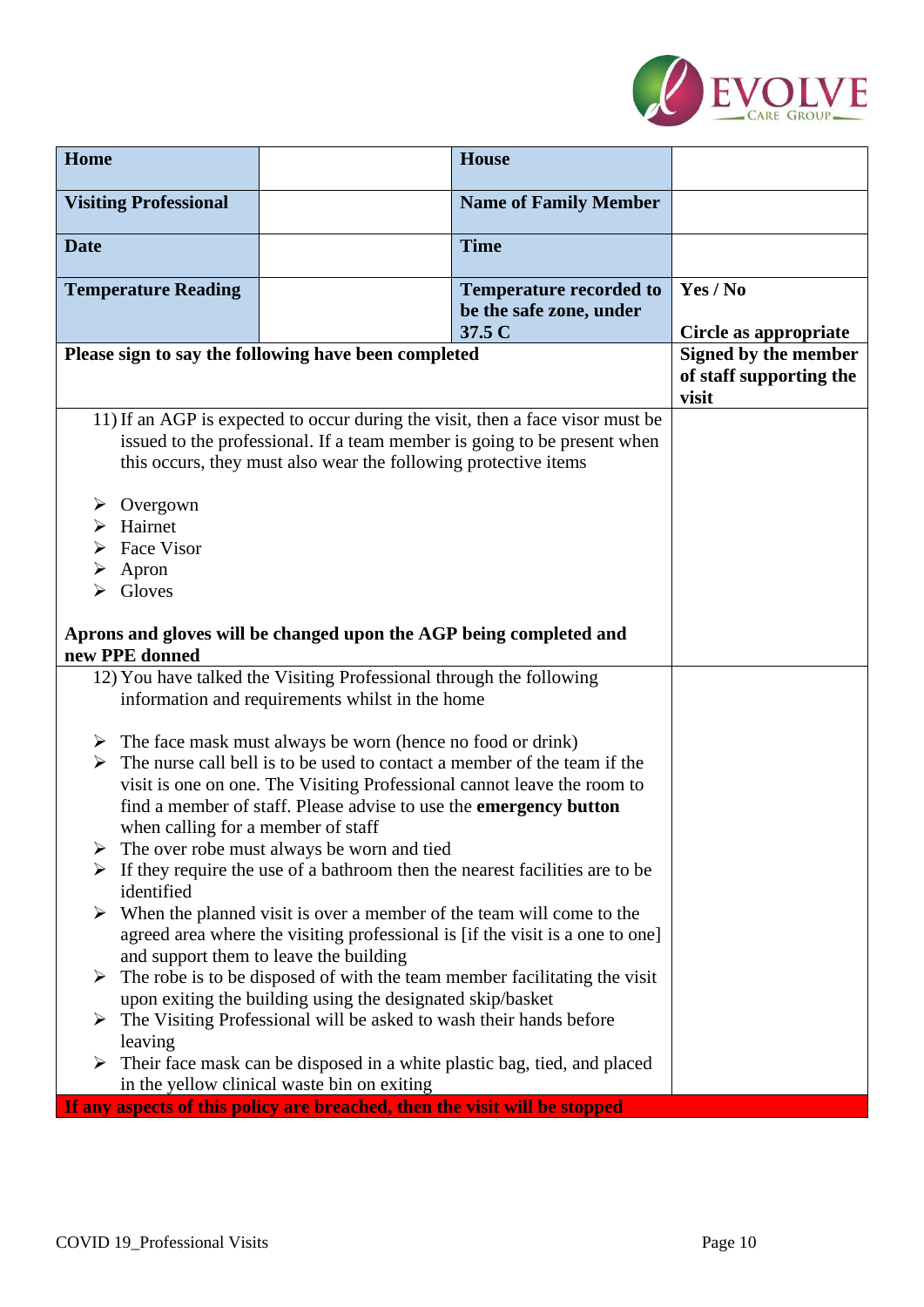

# **Visiting Professional Screening Form**

| <b>About Me</b>                                                          | Yes | N <sub>o</sub> |
|--------------------------------------------------------------------------|-----|----------------|
| I confirm I have not visited a high risk travel zone in the last 14 days |     |                |
| I confirm no one in my household is currently showing any signs or       |     |                |
| symptoms                                                                 |     |                |
| I confirm that I have not displayed any signs or symptoms in the last    |     |                |
| 48 hours.                                                                |     |                |
| I confirm in that in the last 14 days I have maintained full PPE when    |     |                |
| in any care setting                                                      |     |                |
| I confirm that none of the care settings I have visited in the last 14   |     |                |
| days (including people at home) resulted in my interacting with          |     |                |
| anyone with a positive test result or signs or symptoms of COVID19       |     |                |

| My Visit                                                                | Yes | N <sub>o</sub> |
|-------------------------------------------------------------------------|-----|----------------|
| I confirm that I have attempted to complete the required support via    |     |                |
| remote means.                                                           |     |                |
| I confirm that in my view a visit is absolutely necessary and I am safe |     |                |
| to visit this setting                                                   |     |                |
| I confirm that I have read and understood the policy of this setting    |     |                |
| I confirm that I am using the PPE provided by Evolve and not my         |     |                |
| own                                                                     |     |                |
| I am aware that my movement within this setting is restricted and if I  |     |                |
| need assistance at any time I must ring the call bell                   |     |                |

# **Please note: If you answer no to any of the following questions or you are unable to give a positive answer with confidence and accurate knowledge the visit will be refused**

| Visiting Professionals Name [please print] |  |
|--------------------------------------------|--|
| Visitor Signature                          |  |